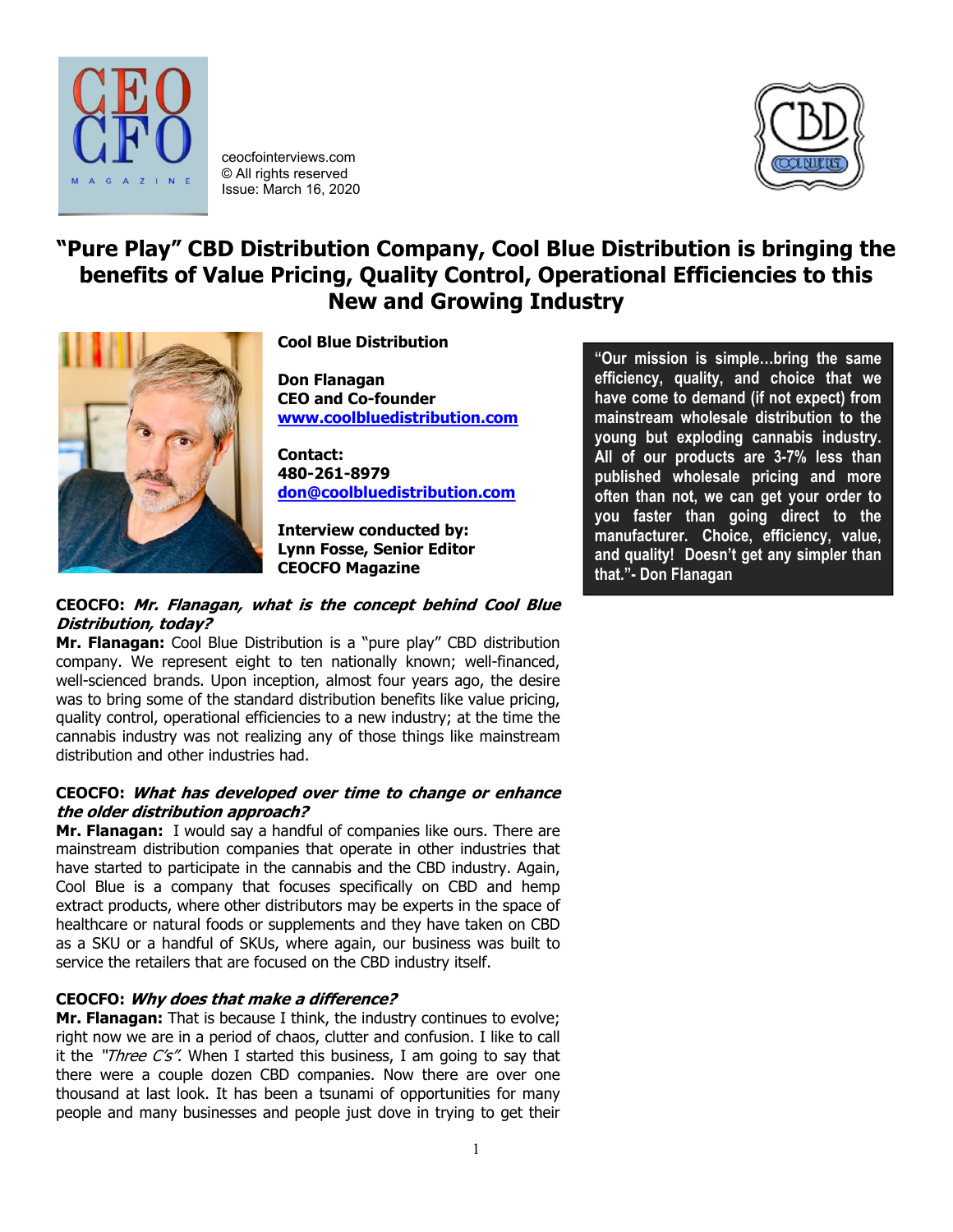piece of the pie while it was still hot. I believe that there will be a wash out.

There will be a kind of a "coming to Jesus" period in this industry where, whether it is financing or lack thereof, whether it is regulations, companies setting the high bar, there will be a settling down. I think those that specify in the industry and are industry experts, those that focus on education and wellness as opposed to "How can I give you cheapest stuff, fastest?" I think that is going to matter. I do not think that a CVS, not that I am picking on CVS; but I do not think a CVS employee will be as educated about a topical that is on their shelves as an entrepreneurial retailer that has a CBD store will be about what it does on those shelves.

## **CEOCFO: How do you work with retailers? There are so many of them and as you said, they are just sprouting up everywhere. How do you help them get started, perhaps how you help them understand the difference in products?**

**Mr. Flanagan:** That is a good question. Three or four years ago when we started, we made some bets some brands, the Charlotte's Webs, the Treatibles, the CBD for Lifes; these are organizations that were in the space when we got started. Again, there were far, far fewer than there are today. We have stuck by those brands. We do not profess to have the only "great" brands in the industry, but we do like to say that all of our brands are great. How does a retailer getting to this space benefit from us? Again, it is kind of bread and butter stuff.

We like to think we have taken some of the homework off their plate; meaning that if you choose a brand that is the Cool Blue catalog, it will be a trusted, well-scienced, well-financed brand that should survive the upcoming storm. From the pure retailer standpoint, we allow you, on a single invoice to purchase multiple brands, hundreds of SKUs, all from the same distributor.

Since we are one of the only companies that offers a bulk discount, we are targeting those retailers that are serious about growing the category and as you buy more from us you can realize bulk discounting which helps on the margin side, which we all know in the retail space is critical. Therefore, from a very basic standpoint, again, quality of brand, operational efficiencies and value pricing seems to be things that I would be hard-pressed to find a retailer that does not value one, if not all three, of those things.

## **CEOCFO: What type, if any, regulations or regulatory issues do you fall under or as a distributor are you exempt?**

**Mr. Flanagan:** We are covered under product indemnification by all of our brands. We are technically a pass-through business. We buy in pallets, sell in cases. We buy in big boxes, we sell in smaller boxes. Therefore, we trust and have confidence in the practices and processes of our manufacturers. Again, it is one of the reasons that we have chosen the Family of Brands that we have. Again, with the confidence, when it comes to labeling and quality control and standards, they are leading the industry as opposed to following what everyone else may or may not be doing.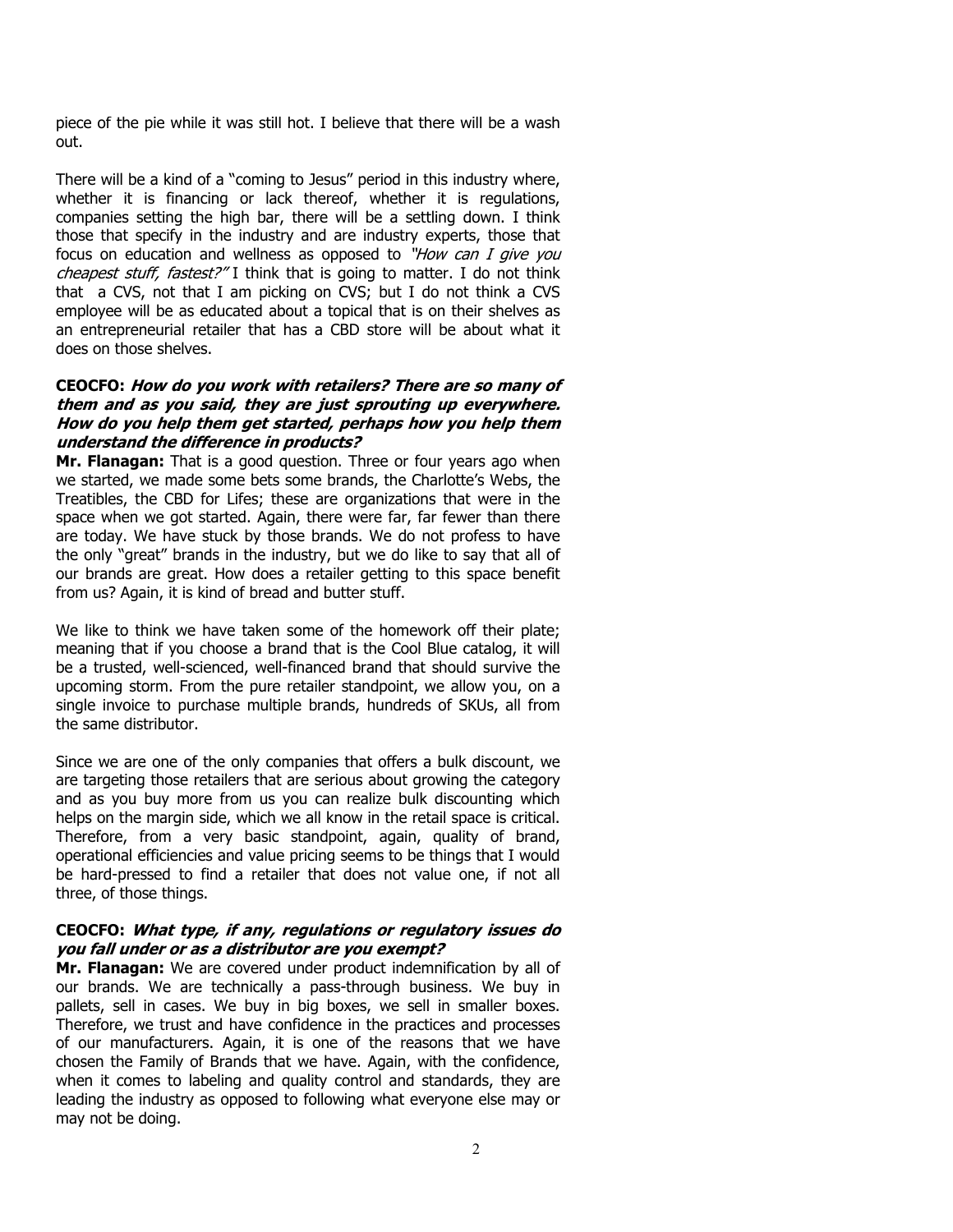#### **CEOCFO: How are you reaching out to retailers?**

**Mr. Flanagan:** I have got a sales team of almost ten commissioned sales reps around the country. We are now in over 450 stores in over forty states. We have been focused on a very organic growth pattern, trying to stay disciplined and within our own shoes here as we grow, because again, it is a chaotic, cluttered and confusing industry. Many of the customers we get find us, given that we are focused on the CBD industry specifically. I have got aggressive reps out there that, in their regions around the country, do make outbound phone calls, so it has been a slow and steady growth. It has actually been fast and steady, without any real focus on social media or outbound marketing. We are not even bothering to play in that space. Part of the reason is because we focus exclusively on B2B sales. Many of the outbound marketing and social media strategies of focused on B2C, but we have no interest in competing online against those manufacturers, given that they are our partners.

More recently, what has been a wonderful opportunity for us is that since we have been in the industry I have been talking to my manufacturers and my partners about seeing distribution as strategic verses opportunistic. We get calls on a daily basis of new up-and-coming brands, local brands that see what we have done, see what we have built and want to be in our catalog. That is an opportunistic play. "Boy, if I can get my brands in front of a couple hundred stores, that might be a way to grow some stuff," and I have no issue with that. I understand that strategy, it is just not ours. I have been speaking to brands, especially our Family of Brands, about distribution as "strategic". What do I mean by that? It just means that in this world that is growing so fast and so chaotically, the manufacturers are always going to be focused on their B2C, whether it is the commerce of it, the sales or the relationship between their brand and their consumers. That should be a focus and since the 2018 Farm Bill has more traditional and larger customers wanting to get into the space, there are many resources dedicated towards national accounts, big box or whatever you want to call it. We do not want either of those extremes. We do not want the big national accounts. We are not built for it nor is it our strategy.

We do not want the consumer-direct business either. We are not built for it and it is not our strategy. We want everything in between. We want the small-to-medium business retailer and what we have been successful in selling or explaining to our manufacturers, our partners, is "Why do you want it? Is it not easier to send one shipment on a pallet to me and you deal with me and we pay you and so on and so on, instead of having hundreds and hundreds of smaller accounts with direct relationships that again, eat up resources for accounts receivable, customer service and so on." We are trying to plant ourselves firmly in that option for SMB, Small, Medium Businesses, and in 2019 was the first year where many of our manufacturers decided to transition some of their direct wholesale business to us and we are now realizing some gains from that. Therefore, that has been a big driver for our business in the past couple of years; our partners trusting us with their existing customers and us doing what we do best in that world.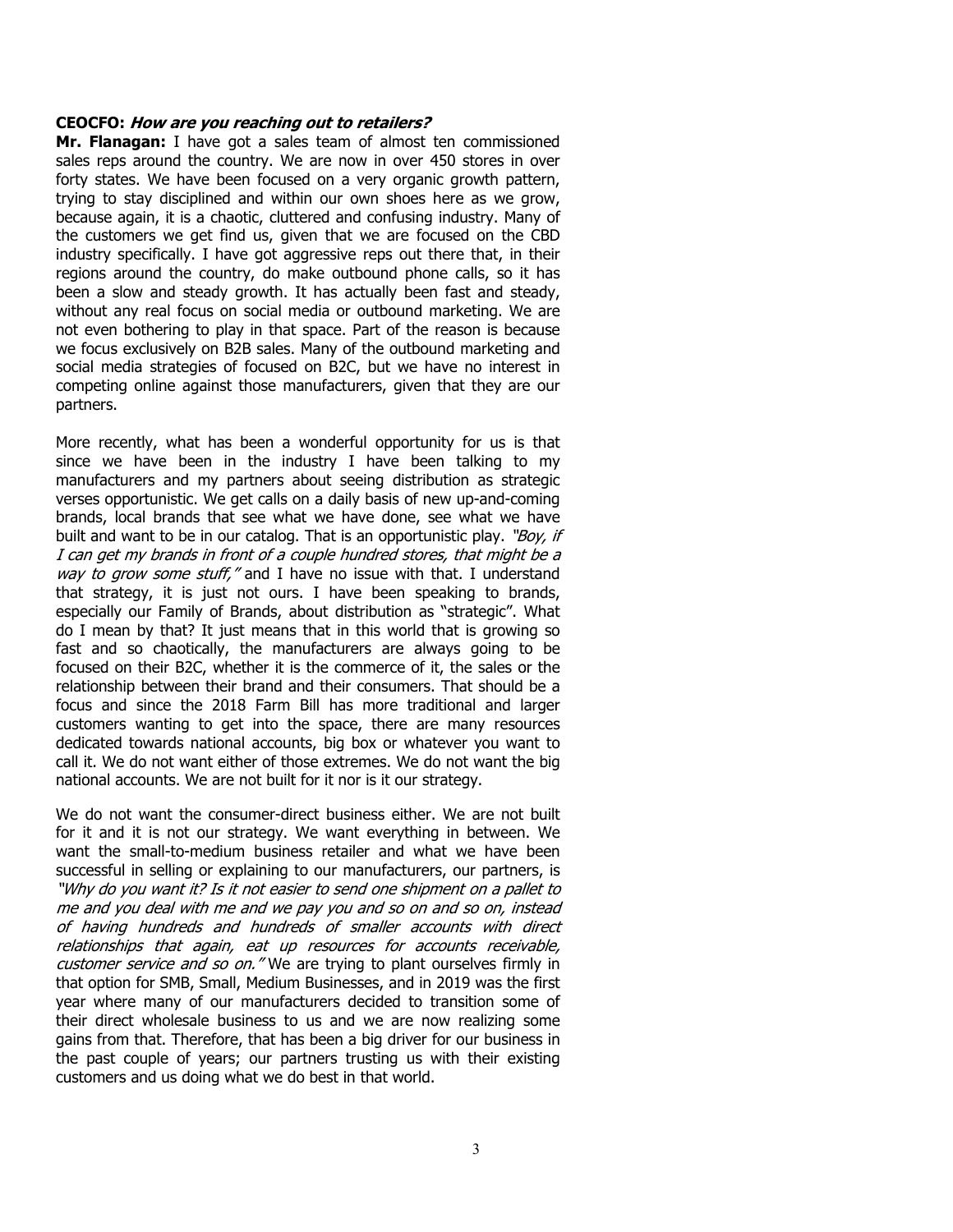## **CEOCFO: Do retailers understand the need for quality? Can you get that across to them or do the businesses coming to you understand it already?**

**Mr. Flanagan:** I think it is an interesting question. I think the retailers do understand the need for quality. I think ninety percent of them would not have gotten into this business just to kind of run ramshod through it. I think there are always some retailers that have taken on CBD because it is a fad or they see it as this new thing and they do not want to miss out. They will take in whatever comes across their desk first. "If we do not have something on our shelves we are missing out."I think they are in the minority. I think that most people that are getting into this not only see the power and the growth, but they do understand quality and they look for quality and value and so on.

Where I think they are challenged, and this is just speculation on my part, is the consumer is not ready to understand what quality means. They do not know the difference between a cheap CBD verses a high quality, an isolate verses a full-spectrum, what the labeling means and represents. They do not understand exactly how CBD works. They do not understand that often, potency is directly linear to cost per milligrams, so they could say, "I am going to buy something inexpensive," which likely correlates to a low dose and then they complain because it did not work. Therefore, I think the retailers are stuck between a desire and understanding to bring quality to the marketplace, but they are tasked to service a consumer base that is just looking to try this stuff and may or may not want to spend a lot of money, so they are forced to make decisions and find a balance between low cost and high quality. I do not know if you can do that in any singular brand, but you can leave that to us, but you can do it across brands. We carry brands of multiple cannabinoid profiles, multiple price points, and multiple potency levels. That is a category strategy for retailers as opposed to a brand or a products category for retailers.

# **CEOCFO: How do you decide what products to add or perhaps what products to no longer carry? What goes into that decision?**

**Mr. Flanagan:** That is another good question! My answer today was different than it was three years ago when we started. When we started this thing three and one half years ago, I like to say it was a PowerPoint and a smile, and I began calling the brands that I knew and heard about; the Charlotte's Webs, the CBD for Lifes, and the Treatibles. We were fortunate that some of them took the chance on us back when CBD distributors did not exist and we are very loyal to those relationships that started early and that have grown. There is always a business element to our decision making. Every quarter or so we will take on new brands and we have gotten better at this over time. Some of them that we thought were going to be homeruns just were not and for some that is still unexplained, but we will do an analysis every couple of months or so and just see how certain brands are selling and, quite frankly, if they do not sell a certain percentage, we need to find space on the shelf for something else. That is kind of a pure business decision based on the numbers.

The most important one is that we try to set a bar or at least have a criteria list of table stakes kinds of stuff. At a very high level, again, because we try to think like retailers, we want brands that are known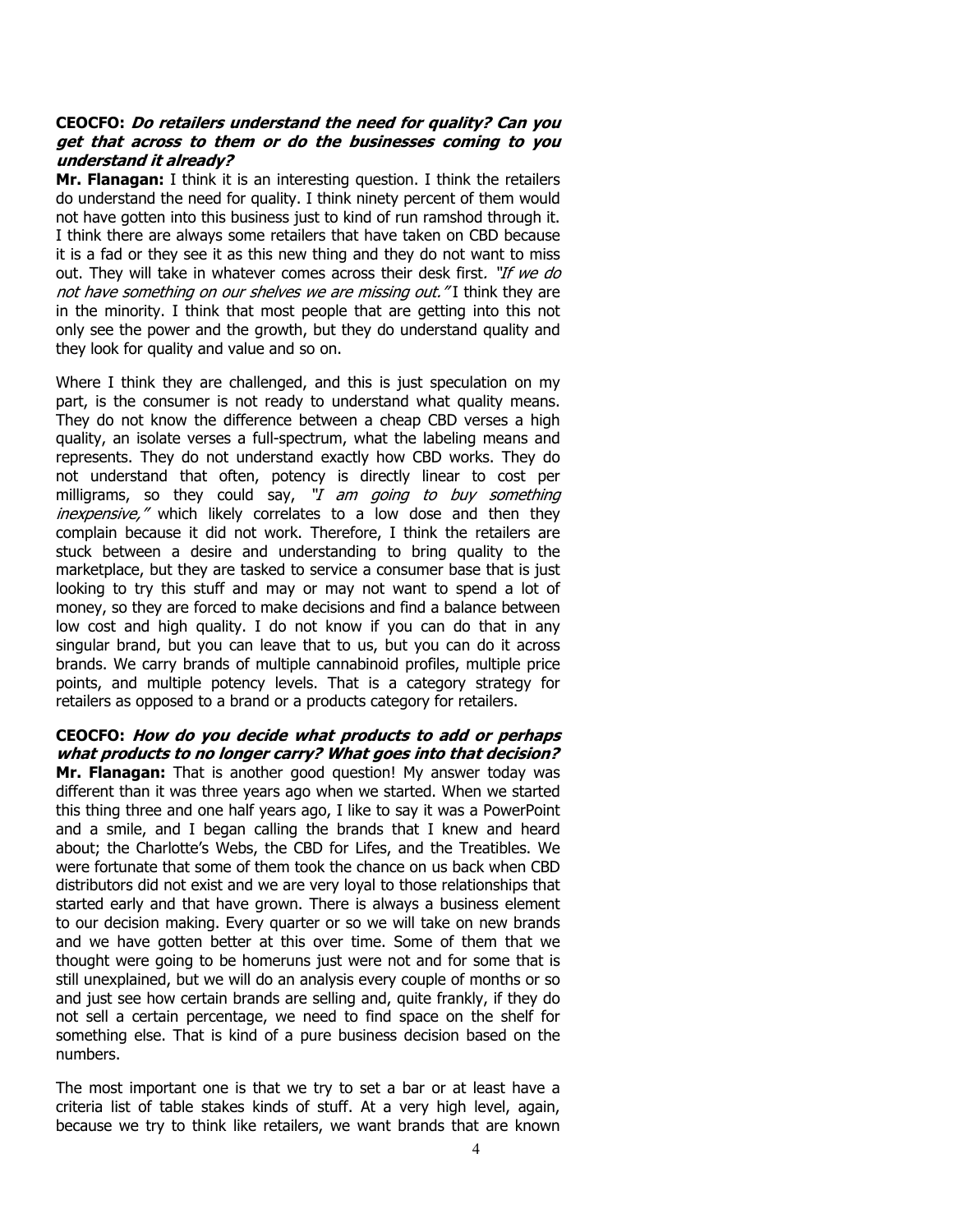around the country, not just local brands, because we are a national company. We want brands that look the part. They have got good packaging; they have got good marketing support when they can, because this stuff has to look on the shelf. It cannot look like it was just made in a garage. We have basic quality metrics. You have got to have hemp certificates and COA's for all of your products. You have got to have practices and processes that are leading the pack, not basically just winging it.

We have also started just trying to do our best in assessing financial stability or otherwise. We also do not want to jump in with bringing on brands that are not going to make it twelve months from now. We want to be able to say, as I said earlier in the interview, that we believe that the Family of Brands that we put together is going to be standing when this whole thing shakes out. Therefore, the relationship, to me, matters, how I get along with my contacts or the execs at a company, because I think this is about partnership, not simply just moving products across in boxes. The quality of the product and the company has to meet the high bar of what we call table stakes in the industry now. Then we will also do an internal business analysis after the fact, to see if we keep a product or we swap it out with something else.

## **CEOCFO: Do you need to maintain a large inventory?**

**Mr. Flanagan:** I would call that real-time inventory. First, we buy pallets from the manufacturers and we ship cases. We do not repackage. We do not do anything to the package, to the labeling; we do not do anything to the finished product. We are not dealing in bulk hemp. We are not manufacturing or producing any products. Secondly, we have a handful of trusted partners that also trust us, so we have been able to negotiate terms and processes where yes, we can maintain a relatively large amount of inventory on hand. With a couple of customers, we have negotiated drop ships so we can carry more of their catalog on some of the more long tail, less popular items in their catalog. However, that is the business. We are a constant balancing act of our inventory in and out our accounts receivable and our accounts payables, quite frankly.

My COO was a wizard at all of the above, so she is the one that kind of does that juggling act on a daily basis, to make sure that our manufacturers know where we are, what we have and what we stand and then we have enough inventory to fill the orders that our crack sales team bringing. Every so often, you will have a manufacturer out of stock on something. It happens. Every so often, because of the explosive growth in the this industry, a run will go on a certain product that we did not see coming and we will be out of stock for something; never for more than a couple of days or a week, but again, that is the nature of the beast. It is, "How do I get boxes from the producers warehouse to the retailers shelves as quickly as efficiently as possible." Because we are small and nimble, relative to our partners, we can often turn orders around much quicker than out manufacturers would in direct wholesales and not only are our customers now realizing potential cost benefits coming from us if they buy in bulk, but they are actually being able to manage their turns faster, because we can manage the inventory turns faster as well.